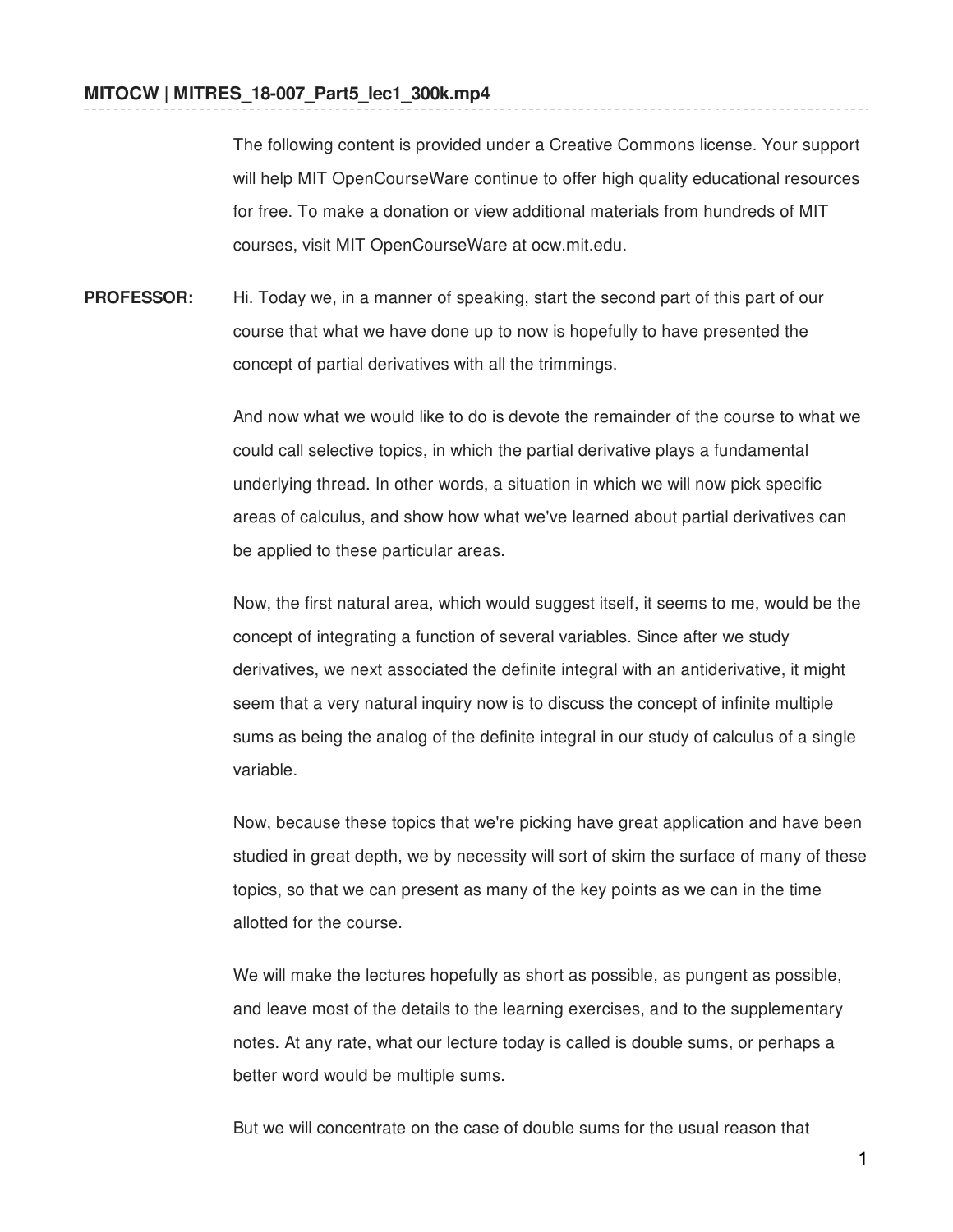namely, in the case of two independent variables, we have convenient pictures still left at our convenience. Now the idea is, let's consider a region, R. Say the square, the unit square on the coordinate axes with vertices 0, 0, 1, 0, 1, 1, and 0, 1.

Now, what we're going to do now is imagine that R is a thin plate. And what we would like to do is to find the mass of this plate R, assuming that the plate has a variable density. In other words, what we want to do is find the mass of the plate, R, if its density row at the point x, y and R is given by row of xy equals x squared plus y squared.

You see, by the way, the reason I picked this particular density of distribution is you may notice that x squared plus y squared quite simply is the square of the distance of the point x, y from the origin. And this will make it very easy later for me to find where lowest densities occur, where greatest densities occur. Whereas this may not seem like a very applied problem.

Notice that if you want the geometric picture of what's going on here, the idea here is that the density is varying regularly as we move away from the origin. In other words, the density is the square of the distance of the points from the origin, which means that the density is constant on any circle centered at the origin.

Again, the key building block that we're going to use is again, analogous to what we used in calculus of a single variable. For example, in calculus of a single variable, when we said that distance was equal to rate times time, it was assumed that the rate was constant. In a similar way, notice that if we assumed that the density were constant.

If the density were constant, then the mass would just be the density times the area. Again, most of us are used to thinking of density in terms of three dimensions, that the mass is the density times the volume. I prefer to pick a thin plate here, simply to utilize a simple diagram. But I did not want to get involved with three dimensional diagrams.

Another drawback, perhaps, to the system is that you may be wondering why we're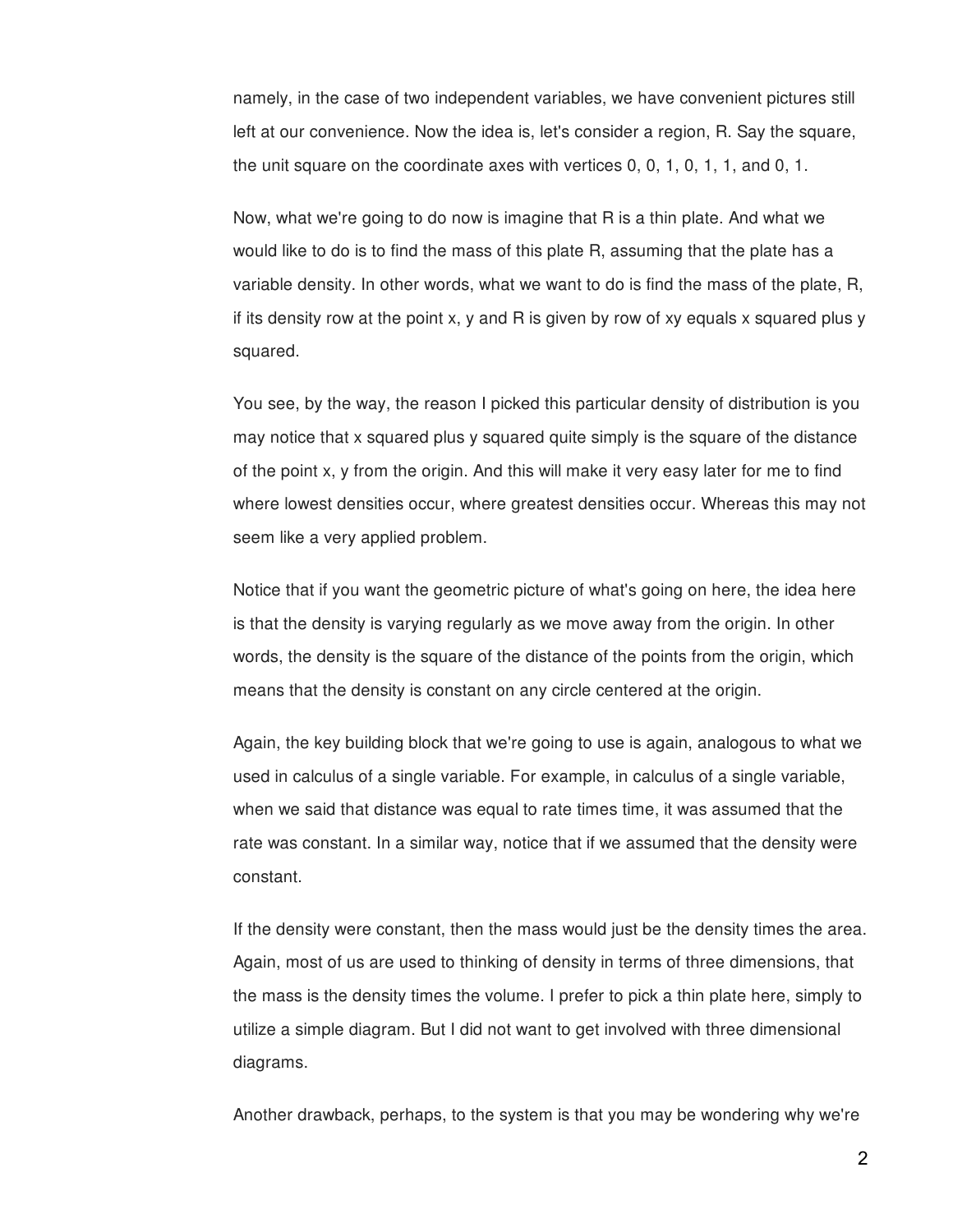not using the counterpart of what area was in calculus of a single variable. Why aren't we talking about the volume in two dimensions? Why couldn't we somehow visualize the volume problem here? Again, if that's what you'd like to do, notice that we could graph the density as a function of the point x, y in the region R.

Plot the density in the direction of the positive z-axis, in which case the problem that we would then be trying to solve would be to find the volume of a solid that you get by taking the parallelepiped, whose base is the region R, and intersect that with the surface z equals x squared plus y squared. Again, we will leave these details for the exercises.

But the surface z equals x squared plus y squared as you look in along the z-axis here. There's a parabolic bowl opening up. In other words, z equals x squared plus y squared. If you take z equals a positive constant, in other words slice this parallel to the xy plane. If z is a positive constant, x squared plus y squared equals a positive constant is a circle.

In any rate, just to summarize that, the geometric equivalent to our problem is find the volume of a solid s if s is the parallelepiped with the base R where R is just as given, and the top meaning it's intersected with the surface z equals x squared plus y squared. And again, let me mention as an aside that the same analogy appears in calculus of a single variable.

Namely, if I write down the definite integral from 0 to 1x squared dx, I may view this, well, in many ways, but two of the major ways in which I may view this, the major one that we emphasized in our course was as an area. I can also view this as a mass. More specifically, let me take the region R as shown here.

Then you see one interpretation of the integral from 0 to 1x squared dx is that it's the area of the region R. Another interpretation is imagine that you have a very thin rod geometrically of uniform shape. In other words, it's essentially a segment of the x-axis from 0 to 1. And suppose that the density of this rod is a function of position x, say row of x is x squared. Then notice in a manner analogous to what we were just talking about, the mass of this rod would be found by integrating x squared from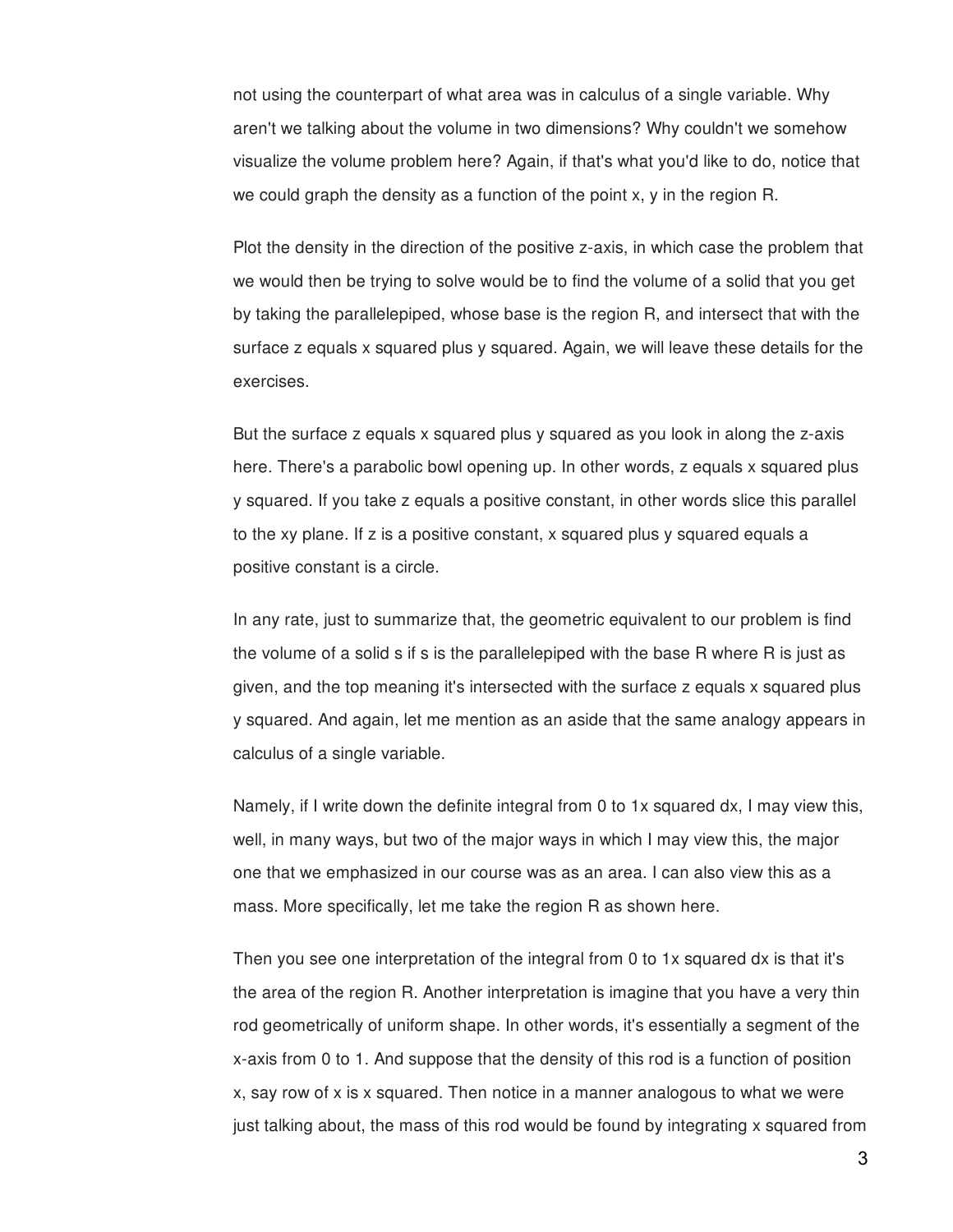0 to 1.

By the way, notice again a very important thing that comes up here, and that is that these two diagrams may be used for the same problem. You see, in many cases when one has a density distribution like this, one visualizes the density being plotted. In other words, the density row of x equals x squared is plotted as the curve y equals row of x, in this case, y equals x squared.

And we then think of a way of being able to visualize what the density is doing here in terms of the shape of the curve here. That's exactly what we were doing earlier in the lecture, when we said that we can visualize the density row of xy as a function z equals row of xy. The analogy being that with two independent variables, we wouldn't have a curve, but rather we would have a surface.

By the way, again, notice how this emphasizes the fact that the definite integral is in reality an infinite sum. That it is convenient in many cases to view this limit of a sum in terms of an area under a curve. But that the definite integral itself exists for more problems than just for computing areas.

Now at any rate, all we're trying to point out here is that the same analogy will exist when we go to functions are several variables. If in fact we now return to the problem stated at the beginning of the lecture, we take our region R. Remember what this is, now. It's these square with vertices at these points. We know that the density is given at any point x, y by x squared plus y squared.

And what we'd like to do now is find the mass of this particular plate. Now, just as in calculus of a single variable, the argument that we use now is nothing more than if we took a small enough region here, we could assume that the variable density was essentially constant. In other words, this is how one makes physical approximations. We break this thing up into small pieces.

Somehow or other find the mass of each small piece, and add those all up. The key point being if the pieces are small enough for an approximation, we can say that the density is essentially constant. By the way, in the same way that we had to learn the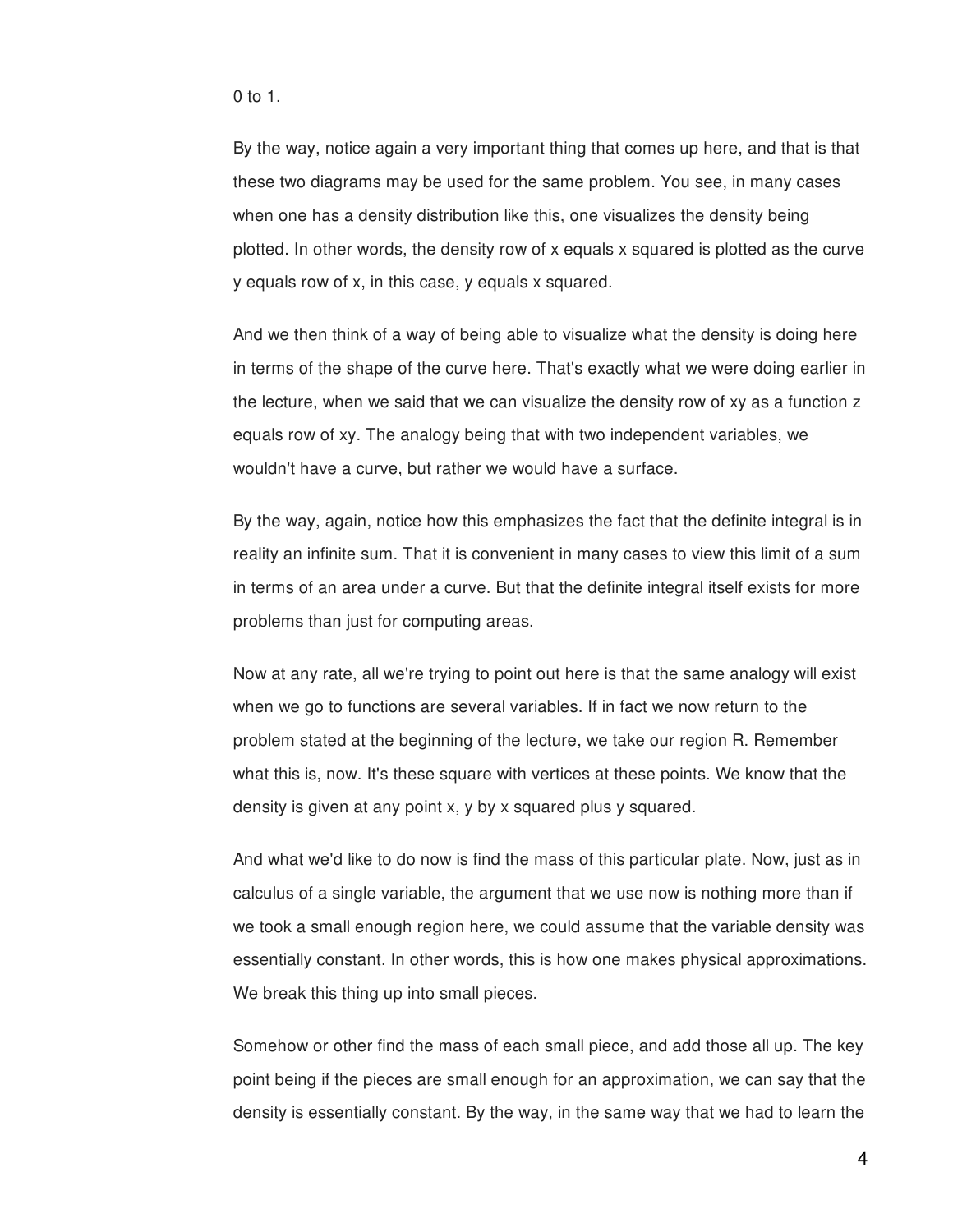sigma notation back in part one of our course, we will now have to somehow or other learn to master the notation for double sums.

The idea again being this, if I partition this into n equal parts, and the segment into m equal parts, and if I call a typical x segment, delta X sub i, and a typical y segment, delta yj, then to match up in coordinate fashion what the mass of this little piece would be, I would call that the ij mass corresponding to the ix partition, and the jy petition. And the idea is I'm going to add all of these up.

That would motivate the notation called the double sum. Namely the way you read this is you say, let me first pick a fixed value of j, and for that fixed value of j, I will sum up all these pieces as i goes from 1 to n. What that means pictorially is this. I will pick a fixed value of j. Well, since j controls the y-coordinate, a fixed value of j fixes your horizontal strip.

And what you're saying is I will now add up all the masses along that strip. Then what you say is, and then as I do that, let me perform that for each j as j goes from 1 to m.

In other words, what this would say is add up all of the delta ms along each row, and then take the sum of all the possible values that the rows can take on. In other words, I'll add up these pieces, these pieces, these pieces, these pieces, then add those sums together. Notice, of course, I could have written this in the reverse order. Namely, this would say what?

First hold i constant, and for a fixed i, sum these as j goes from 1 to m. In other words, for a fixed i, sum these as j goes from 1 to m, and then sum over all the j's. Over all the i's. At any rate, the learning exercises will take care of making sure that you learn to manipulate this particular notation. The theory works as follows.

What we do is, assuming that the density function is continuous, at each particular little rectangle that we have here we, pick the point which has the smallest density. We picked the point which has the largest density.

We then imagine that we had replaced this little segment by the same area, but with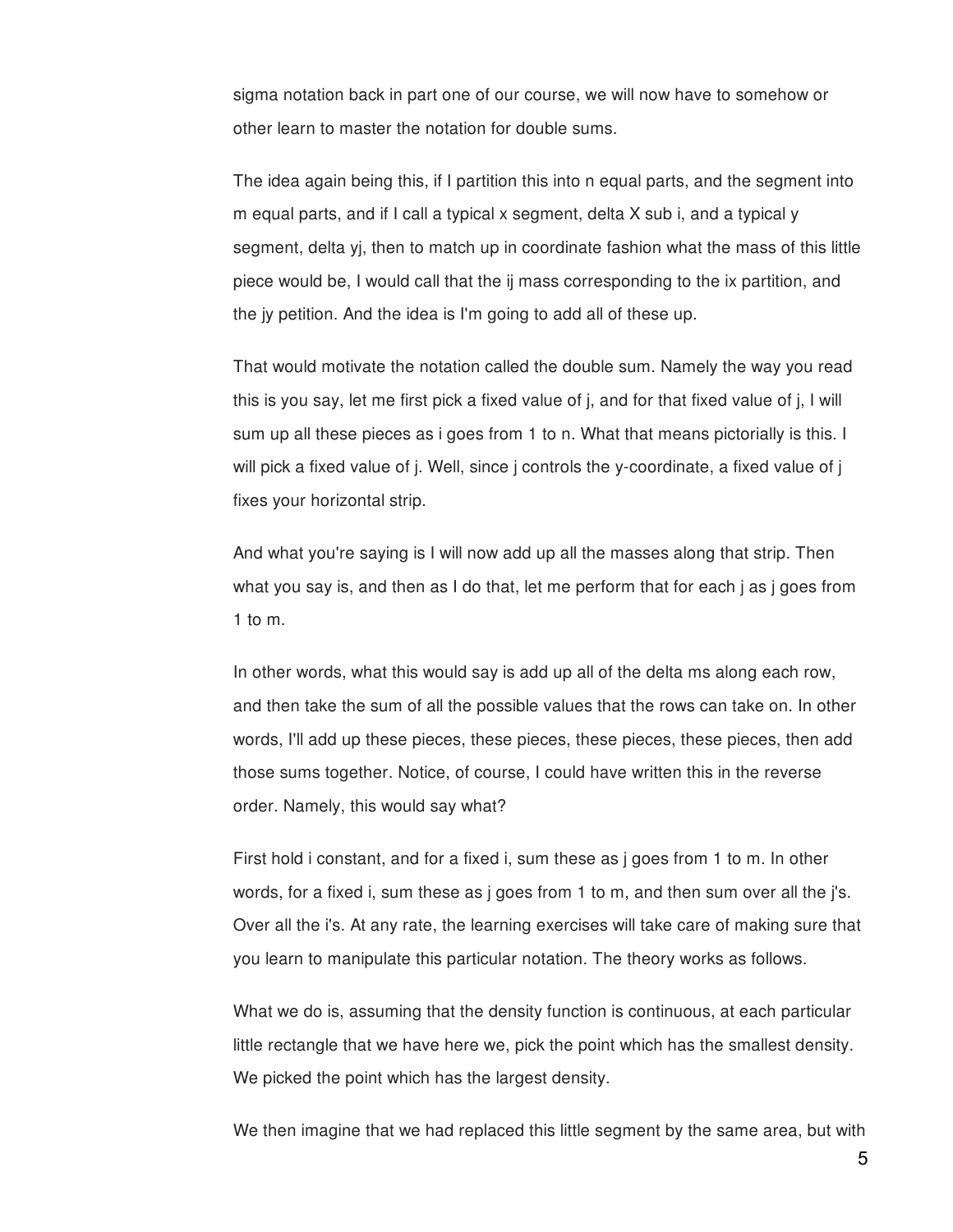a material which has a constant smallest density, so that the true mass must be greater than the mass of that piece. And then we assume that this little piece was replaced by a new piece with the same shape, but who's density was constantly equal to the greatest density on this.

So this particular mass must be less than the mass of the new piece. And in that way, we squeeze the true mass between two extremes. Again, just as we did in calculus of a single variable. And again, to keep the notation going the same way, I let delta m sub ij lower bar denote the mass of the piece that I get by replacing the density by the constant density equal to the smallest density, row sub ij lower bar.

Treating that as a constant, multiplying that by the cross sectional area, delta xi times delta yj. I prefer to call that delta a sub ij so we don't prejudice either the order in which we write these factors, or the particular coordinate system that one wants to use. But because I think you're more familiar with Cartesian coordinates, I will continue to write this.

But the idea is I compute the lowest, the smallest mass in other words, and underestimate in a similar way. I compute and overestimate. I then know that the true mass of my ij piece is caught between these two, therefore my total mass, which is the double sum of these over i and j must be because must be in turn caught between these two double sums.

In other words, what I have now done is caught the true mass between a lower bound and an upper bound. And again, to write this thing more symbolically so we can look at it here, what I'm saying is on the one hand, my mass must be at least as great as the value of this double sum. On the other hand, it can be no greater than the value of this double sum.

Somehow or other, the same as I did i calculus of a single variable, I would now like to put the squeeze on this as the sizes of the pieces delta xi and delta yj are allowed to go get arbitrarily close to 0 in size. What I hope happens is that in that limit, this difference goes to 0 so that m is caught between two equal things, and hence the true value of m must be that common value.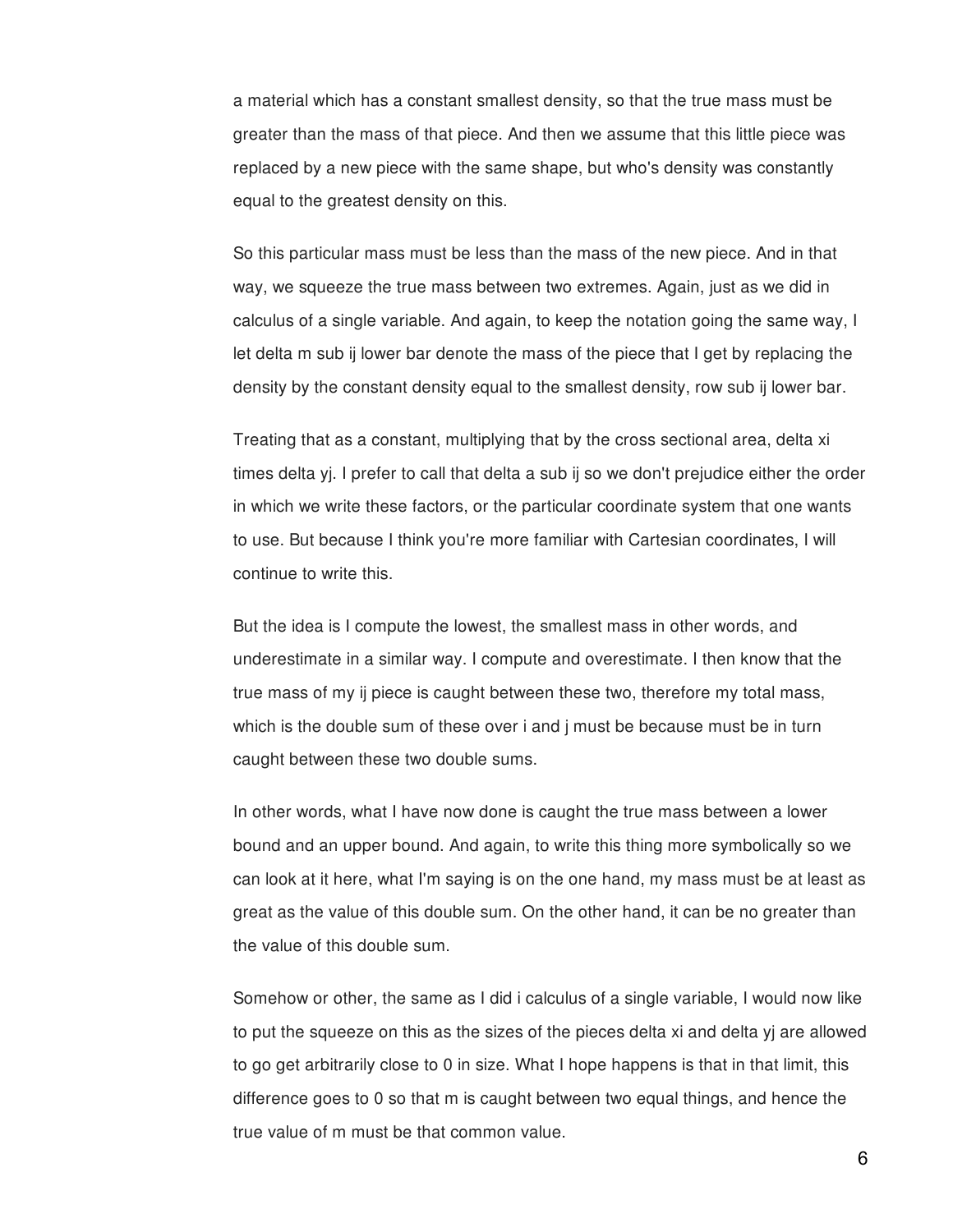You see, in a manner of speaking, theoretically, nothing new is happening that didn't already happen in calculus of a single variable, but from a computational point of view, limits of single sums have now been replaced by limits of double sums, so that computationally, there is a degree of difficulty more present in our present study than there was in our study of calculus of a single variable.

The computation becomes more difficult, the theory stays the same. Now before we start getting into the idea of what limits mean, let me just summarize this for you in terms of a more concrete interpretation. Let me again take that square R with its vertices, the same one we dealt with. 00101101.

And let me now take as a special case the case in which I divide both the x region and the y region into two equal parts, so that my points of partition, you see, look like this.

Now you see, the advantage of picking my density to be x squared plus y squared is that since the density is radial, what this means is that in each of my partition rectangles, in this case, each of my rectangles is a square. You see, keep in mind that first of all, I don't have to divide these two dimensions into the same number of equal parts. Secondly, they don't even have to be equal parts.

But I've, just for symmetry here, elected to do this. Just so we get an idea of what's happening computationally, and the more difficult cases will be taken care of in the exercises. The idea now is what? That for each of these particular squares, the lowest density occurs at the point which makes up the lower left hand corner, because that will be the closest point to the origin in each of these squares.

And the furthest point from the origin in each of these squares would be the point in the upper right hand corner. So you see in this particular case, let me do both of these at once. To find the smallest density in each of these regions, let me have the smallest one written in the black chalk on the lower part of this diagonal. You see the 0.00 corresponds to a density of 0.

So the lowest possible density is 0 on this block. The point 1/2, 0 is the closest point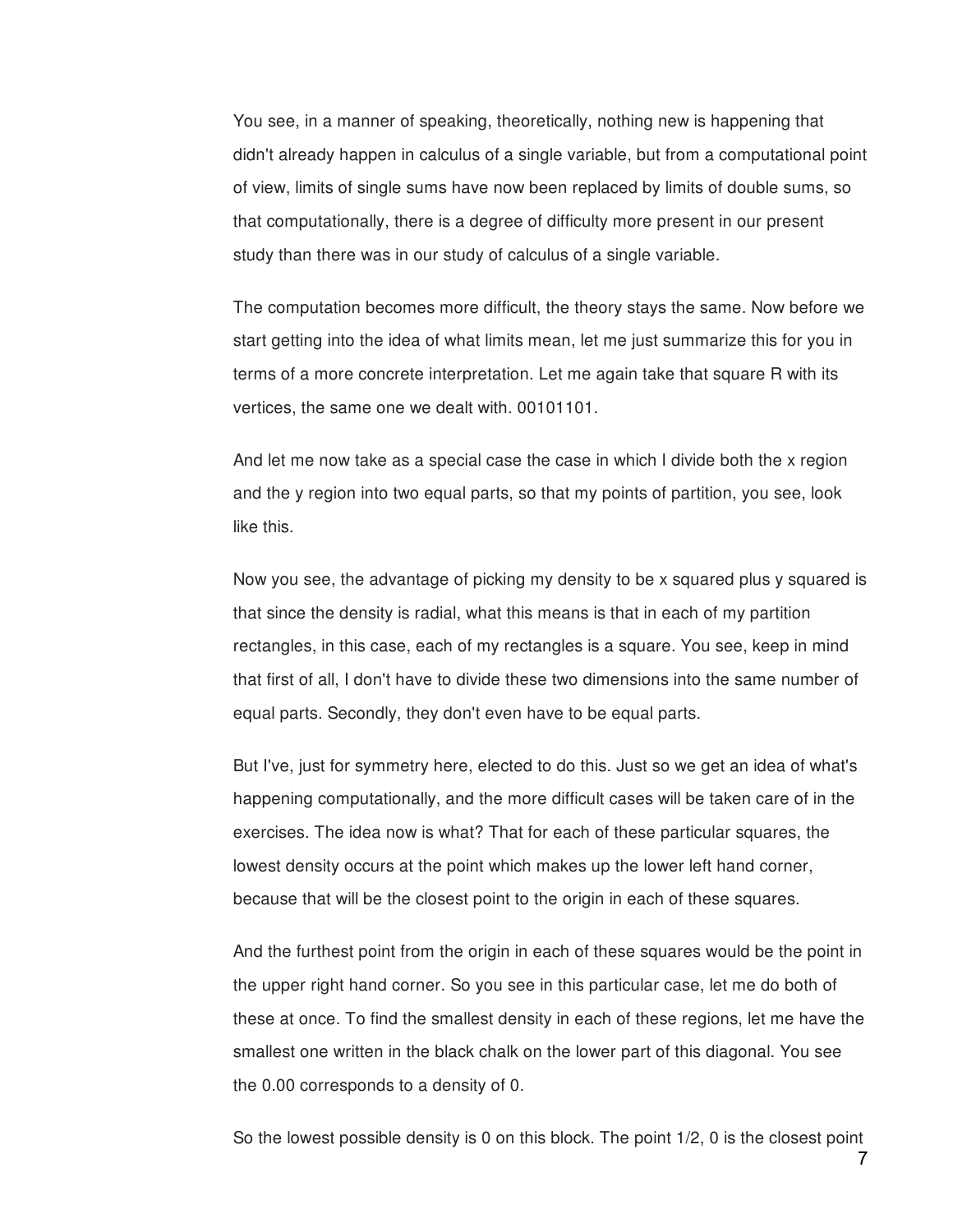to the origin in this little square. So x squared plus y squared in that case is simply 1/2 squared plus 0 squared, which is a quarter. The closest point here is 1/2, 1/2, so if we square the coordinates and add, we get 1/4 plus 1/4, which is 1/2. And in a similar way, the lowest density in this block is also 1/4.

Now again, using the same argument, the point in the first block which is further from the origin is 1/2, 1/2. That density corresponds two 1/2. In other words, 1/2 squared plus 1/2 squared. So now putting in the biggest densities in each block, and carrying out the computations in a very trivial way. We see that the maximum densities are 1/2 here, 5/4 here, 2 here, and 5/4 here.

The idea is going to be now that what we can now do is we know that the area of each of these pieces is 1/2 by 1/2, which is a quarter. I will now assume two different plates. One will be the plate which has the same shape as this, but in this quadrant here, has a constant density of 0. In this quadrant, here has a constant density of 1/4. In this quadrant here, a constant density of 1/2.

And in this quadrant, a constant density of 1/4. I can now compute that mass, and I know that mass must be less than the mass that I'm looking for because I have put the lowest possible density in each quadrant.

Correspondingly, if I now compute the mass of another plate which has the same shape, but in which each quadrant has the density of the greatest value of the density in each quadrant, that must give me an over approximation. And so my mass is caught between these two. And just to let you get an idea of what this notation means, noticed the delta a so ij in this case is 1/4.

For i equals 1, 2, and j equals 1 and 2, in other words, our elements of area are a sub 1, 1, a sub 1, 2, a sub 2, 1, a sub 2, 2, where if you want to do these in order, just let i be 1 and 2 here, j be 1 and 2 here. For example, the maximum density in the first row, second column, well, I'm reading these the wrong way here. The ij. First row, second column up this way is 5/4.

The minimum density in that same quadrant is 1/4, et cetera. At any rate, what I'm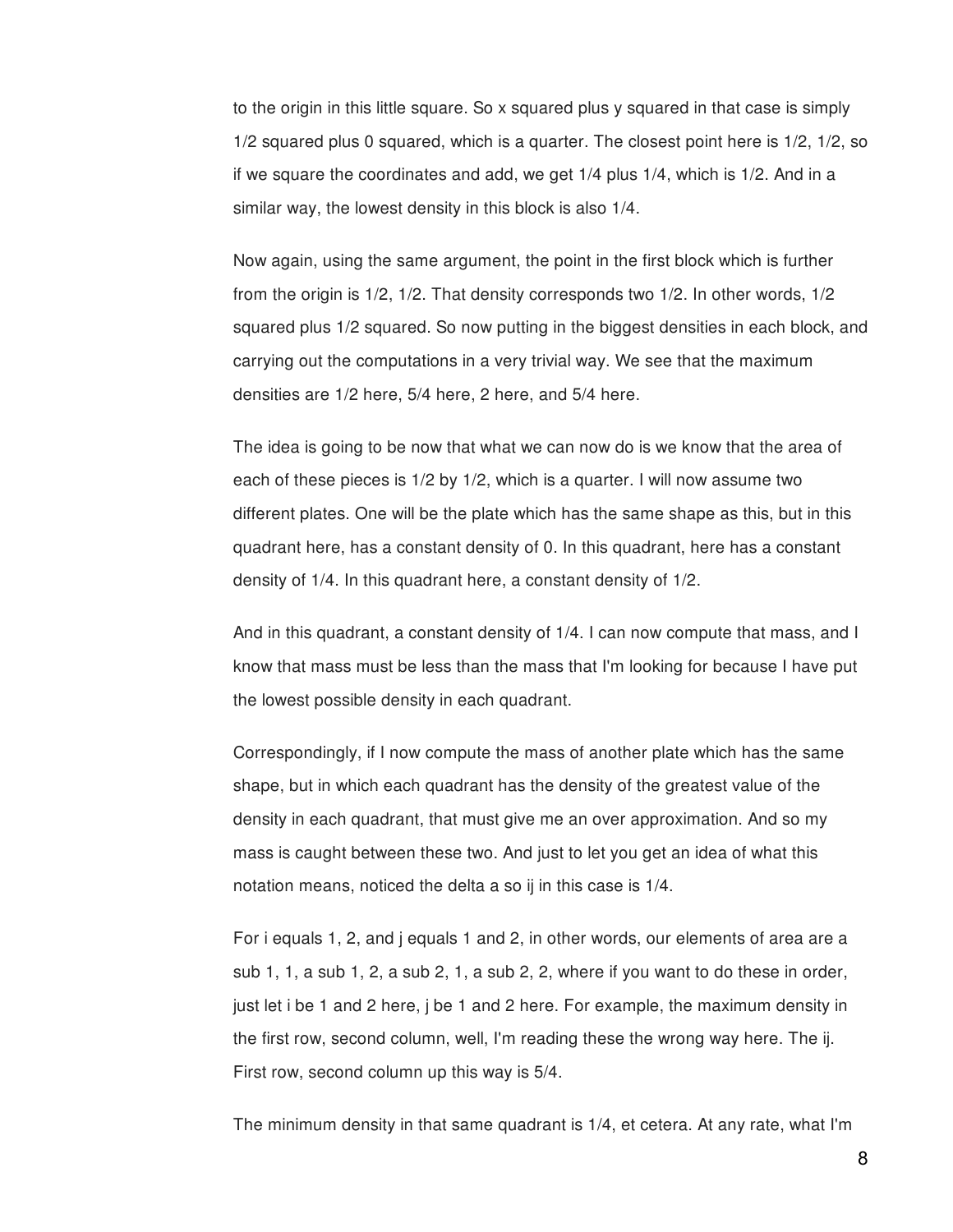saying is if I now take the fact that for constant density, the mass is the density times the area, a lower approximation to my mass is obtained by adding up all of my constant densities and multiplying by the area. In other words, 0 times 1/4 plus 1/4 times 1/4 plus 1/2 times 1/4 plus 1/4 times 1/4.

That sum comes out to be 1/4. Correspondingly, the upper sum is what I get by taking each of the constant densities and multiplying it by the constant area, 1/4. That leads to a sum of 5/4. And therefore, no matter what else I know about the mass of my region R, I know that it must be more than 1/4, but less than 5/4.

And the idea is that by putting on the squeeze, by making more and more subdivisions, I can hopefully find the exact value of m sub R. But finding this exact value involves a very, very difficult computation. Namely, I divide this up into m times n little elements of area. I pick a point in each region.

The density at a particular point that I've picked out in that region, which I'll call CIJ, DIJ is CIJ squared plus DIJ squared. This would give me the mass of a particular piece, and I add these up as i goes from 1 to n, as j goes from 1 to n, and take the limit as the maximum delta X sub i, and the maximum delta y sub j approach zero. And this, in most cases is very, very difficult.

And in fact, even in this relatively simple case, what do I mean by relatively simple case? In terms of a region, what could be more straightforward than our little square r that we chose? In general, we'll have more complicated regions. Let me summarize today's lesson, essentially, by showing you in particular what it is that we're talking about in terms of double sums.

Namely, what we're going to do is we'll assume that r is a reasonable subset of two dimensional space. And by reasonable, I mean that it's not actually a kinky type of thing that leads to pathological problems. The technical words are things like r is simply connected and things like this. We'll talk about that in more detail. What I'm saying is let me imagine that r is a fairly well defined region in the xy plane.

Let me assume that I have a mapping f that carries r into e. What does that mean? f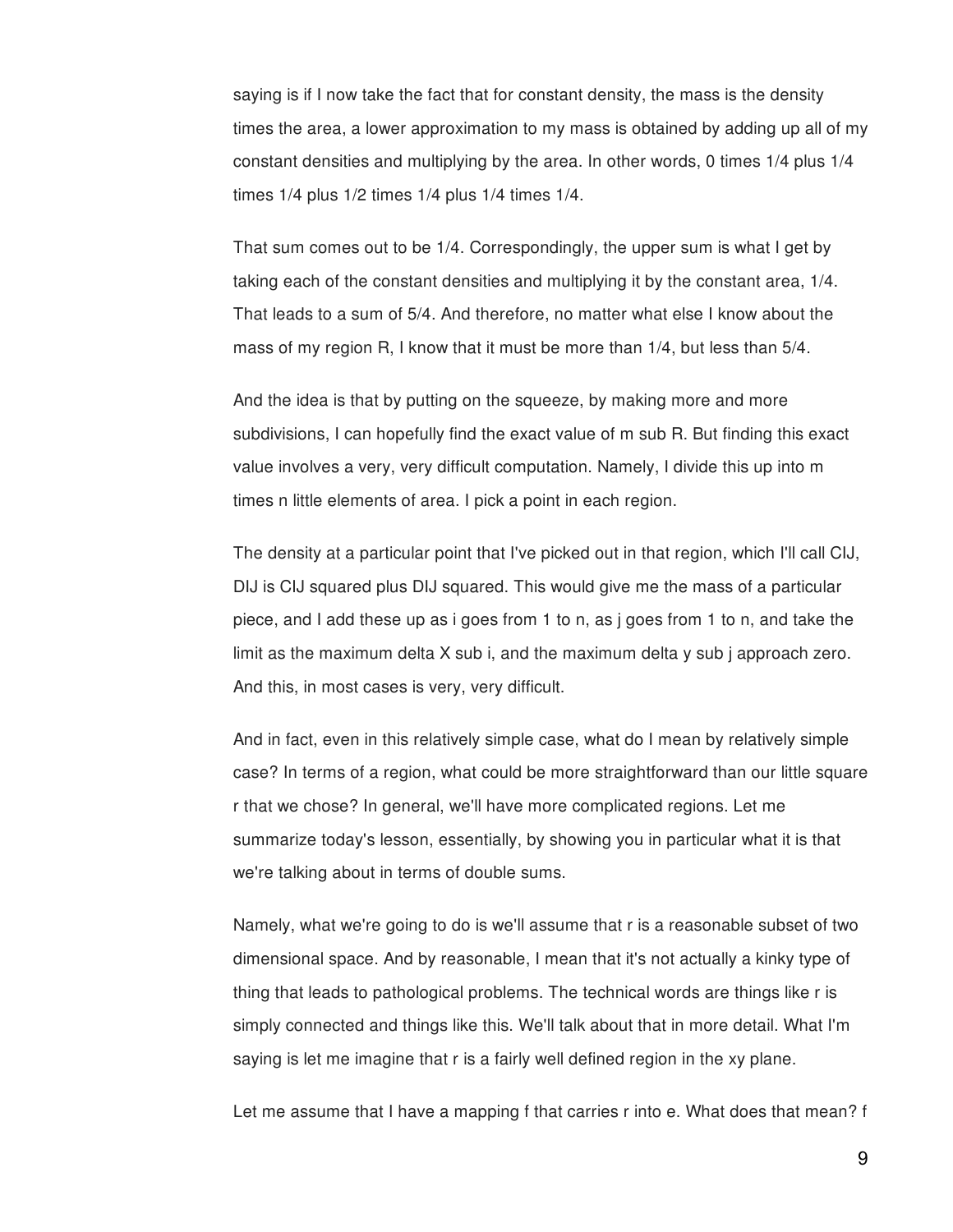is a function a real valued function of two independent variables, namely r is a two dimensional space. So a typical element in r is a two-tuple x comma y, and what we're saying that f maps x, y into some number. Remember e, e1, if you want to call it that, is the set of real numbers.

So the idea is let's, what we can say now is this. Let's take this region r. Let's partition it into a mesh of little rectangles here. Let's, in the ij rectangle, namely the rectangle whose dimensions are delta xi by delta yj. Let's pick a particular point, and to identify it, we'll call it c sub ij, d sub ij. Let's compute f at that point.

Then we'll compute f times this area, and we'll sum this thing up as i goes from 1 to n, and j goes from 1 to n, m, and we're going to take a limit as this partition gets as fine as we wish, meaning the size of the pieces get arbitrarily close to zero in area. Both in the xn and the y direction. Notice, by the way, that because this is not a rectangular region, pieces of rectangles are left out.

And that from a computational point of view, as you make this refinement greater and greater, this is why the theory is so voluminous on this particular type of topic. You must show that you're squeezing out all the error and things like this. But conceptually, all that we're really doing here is the following. What we do is we pick a particular point in a particular one of these rectangles.

We evaluate f at that particular point, which exists because we're assuming that f is defined on this. And if you're having trouble visualizing this, f has nothing to do with this boundary. F is a function which maps each point into a number, so graphically, you can think of f as being a surface here. Namely if we visualize f of x, y as being mapped with respect to the z-axis, we have a surface coming out here. And in a sense, what we're really trying to do is to find an approximation for the volume of the region cut off by this cylinder.

And whose top is the particular surface z equals f of xy. But forgetting about that for the time being, mechanically, all we do is we from this particular double sum. We formed this double sum, and now I've put the brackets in here to emphasize that what this says is you first pick a fixed value of j. And sum this over, all i from 1 to n.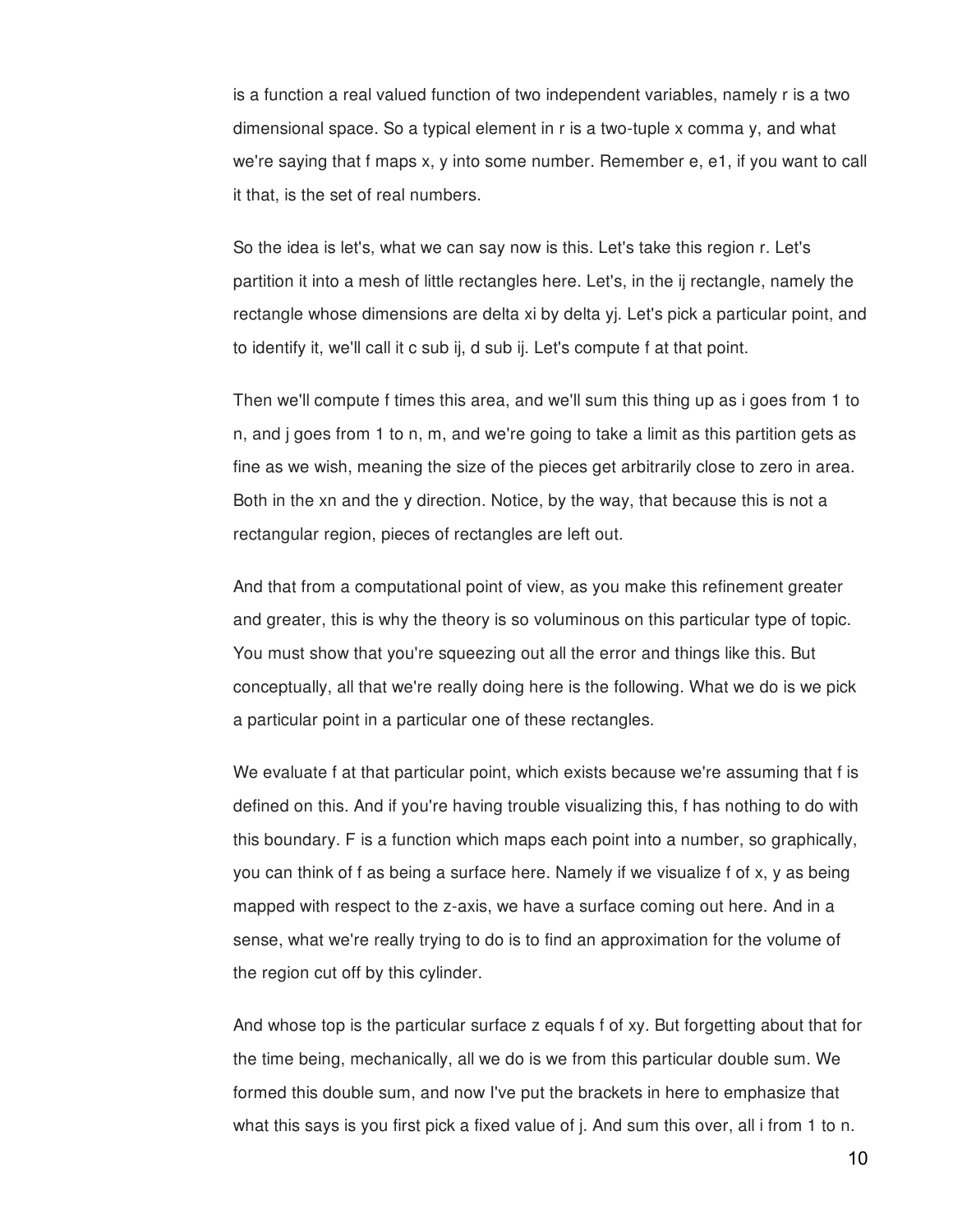And when you're all through with that, the i no longer appears.

You have something that depends only on j. And you now do what? Sum this result up over all values of j as j goes from 1 to m. And you then compute the limit as the maximum delta xi and maximum delta yj both approach 0. Now first of all, this limit may not exist. Secondly, the limit may exist, but it depends on the order in which you're adding these terms.

If after all, we saw that we could change the sum of a simple infinite series by changing the order of the terms, certainly it shouldn't be surprising that an infinite double sum is effected, it shouldn't be surprising that is effected if we change the order of the terms. So we have one of two ways of doing this in terms of being systematized. Do we first sum in terms of the x's, and then add up the y increments?

Or the other way around? The key result is this, though. It's that this particular limit will exist, and will be independent of what order you add these things in, provided only that the function f is at least piecewise continuous. In other words, that f is a continuous function. And if it's not continuous, it has breaks of only a finite number of places.

And the idea is that not only will this limit exist, but in the manner analogous to that definite integral. When this limit exists, we denote it by what? We replace this by x and y. This gets replaced by dx and dy, and the double sm gets replaced by a double integral, and what we now do is indicate what the region r is over here.

In other words, in terms of a summary, whenever I write down this expression, it's an abbreviation for a limit of a double sum. And what limit of a double sum is it? It's the particular limit of this double sum if it exists, and that limit will exist if f is piecewise continuous.

Now, the key point that I want to bring out here, and in fact, this will lead into the lecture of next time, also, is that if I had never heard of partial derivatives, it makes sense to talk about this kind of a sum. In other words, note that forming this limit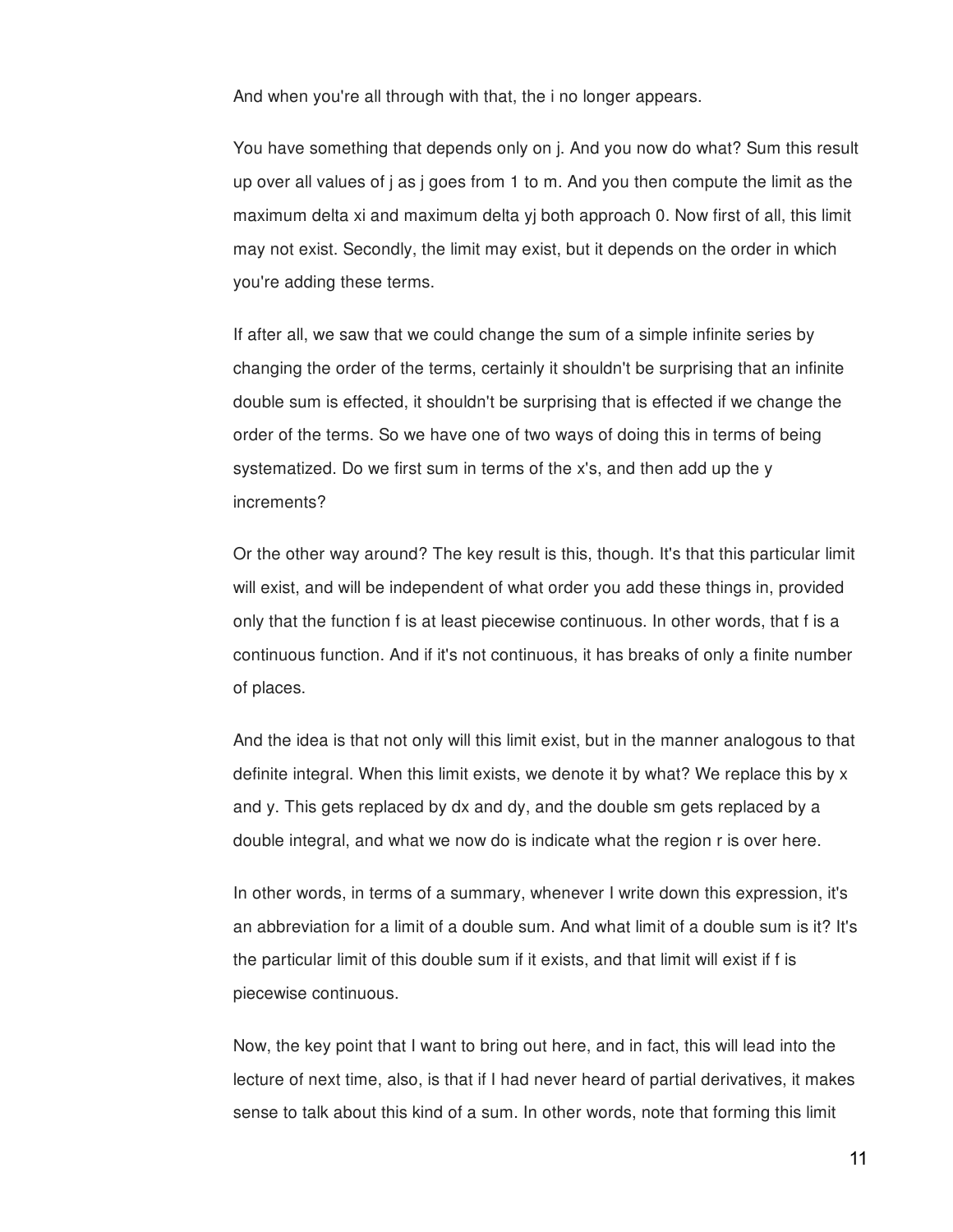does not require any knowledge of partial derivatives.

In the same way that finding infinite sums in calculus one could be done independently of any knowledge of a derivative, this particular concept, this particular limits makes sense even if we've never heard of partial derivatives. And what does this double sum represent? Just by way of a quick summary again, there are two very specific physical interpretations we can give this.

One is that this double sum represents the density of the plate whose shape is the region r. The mass of the plate whose shape is the region r, and whose density at the point x, y and r is given by f of xy. In other words, this part here controls the density, and this part here controls the shape of the region.

A second interpretation is that this limit, when it exists, represents the volume of the right cylinder. That means a cylinder is obtained by tracing all over the region r with a line perpendicular to the xy plane. That particular cylinder whose top is the surface z equals f of xy. Here are, then, the two interpretations that we give this. One is it can be a mass. The other is it can be a volume.

The key point is that to evaluate these double sums, these limits of double sums, so if you want to call them infinite double sums, there is no necessity for knowing partial derivatives. However, one might expect that in the same way that there was a connection between single infinite sums and ordinary antiderivatives, there should be a connection between double or multiple sums and anti derivatives of partial--

Well, the antiderivative involving partial derivatives. It turns out that this is indeed the case. We will talk about this in more detail next time, but between now and next time, what I would like you to do is to drill particularly hard on these exercises, and make sure that you become familiar and feel at home with the notation that's used in denoting double and other multiple sums. At any rate then, until next time, good bye.

Funding for the publication of this video was provided by the Gabriella and Paul Rosenbaum Foundation. Help OCW continue to provide free and open access to